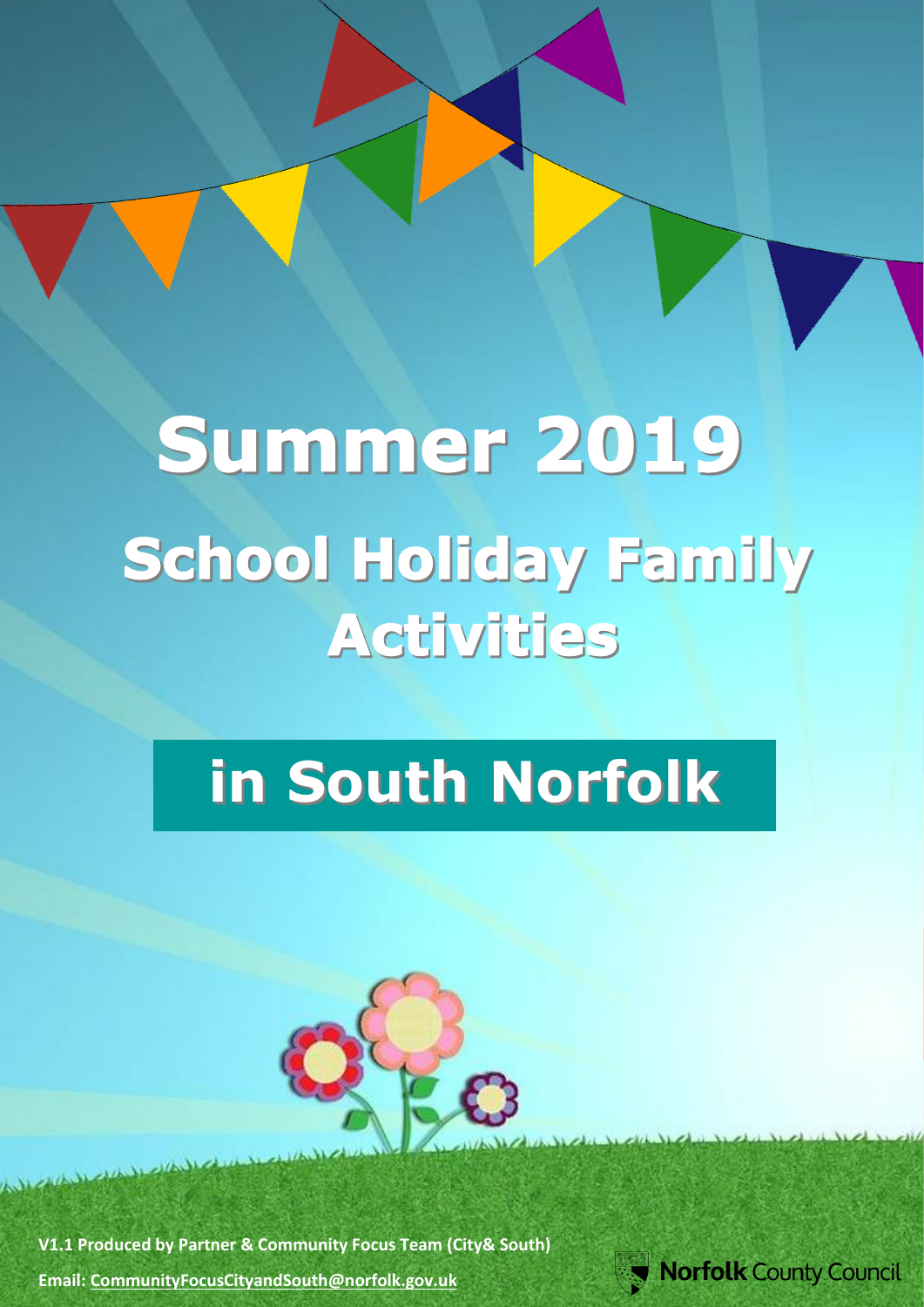## **Summer Holiday Activities 2019**

South Norfolk and the surrounding area

## **Bounce and Ryhme**

Come along to our Rhyme Time for some fun singing. All welcome to stay for a cuppa and a friendly chat.

**Location:** Wymondham Library, Back Lane, Wymondham, NR18 0QB **When:** Tuesday 23rd July then every other Tuesday, 10:00am - 11:00am **Cost:** Free

**Website:** <https://www.norfolk.gov.uk/libraries-local-history-and-archives> **Contact:** 01953 603319 or email [libraries@norfolk.gov.uk](mailto:libraries@norfolk.gov.uk)

## **Totally "Norfolk Broads"**

Music, food family activities, displays, crafts, trails, boat trips, water sports, canoeing and more. Bring a picnic and enjoy the day.

**Location:** Whitlingham Country Park, Trowse, Norwich, NR14 8TR **When:** Saturday July 27<sup>th</sup> 11:00am-3:00pm **Cost:** Free (some charges may apply for special activities) **Website:** [www.whitlinghamcharitabletrust.com/](http://www.whitlinghamcharitabletrust.com/) **Contact:** 01603 756094

## **Loddon Library Space Chase Summer Reading Challenge 2019 (27th July – 21st Aug)**

**Saturday 27th July 2:00pm-3:00pm**

Join us to make a range of space themed arts and crafts. The theme for the 27th July is Moon Rocks. Children under 8 must be accompanied by an adult. Free event.

#### **Saturday 3rd August 2:00pm-3:00pm**

Join us to make a range of space themed arts and crafts. The theme for the 3rd August is Astro Bunting. Children under 8 must be accompanied by an adult. Free event.

#### **Thursday 8th August 2:30pm - 4:00pm**

 $\dddotsc$ 

Space Slim Workshop - Come and make some space themed Slime during the Summer Reading Challenge! We will be making slimy moon slime, astronaut poop, and alien eye slime! Suitable for ages 5+. The workshop costs £5 per child which must be paid in advance of the session. Children under 8 must be accompanied by an adult. Booking is essential, so please pop in or call 01508 520678 to book your space!

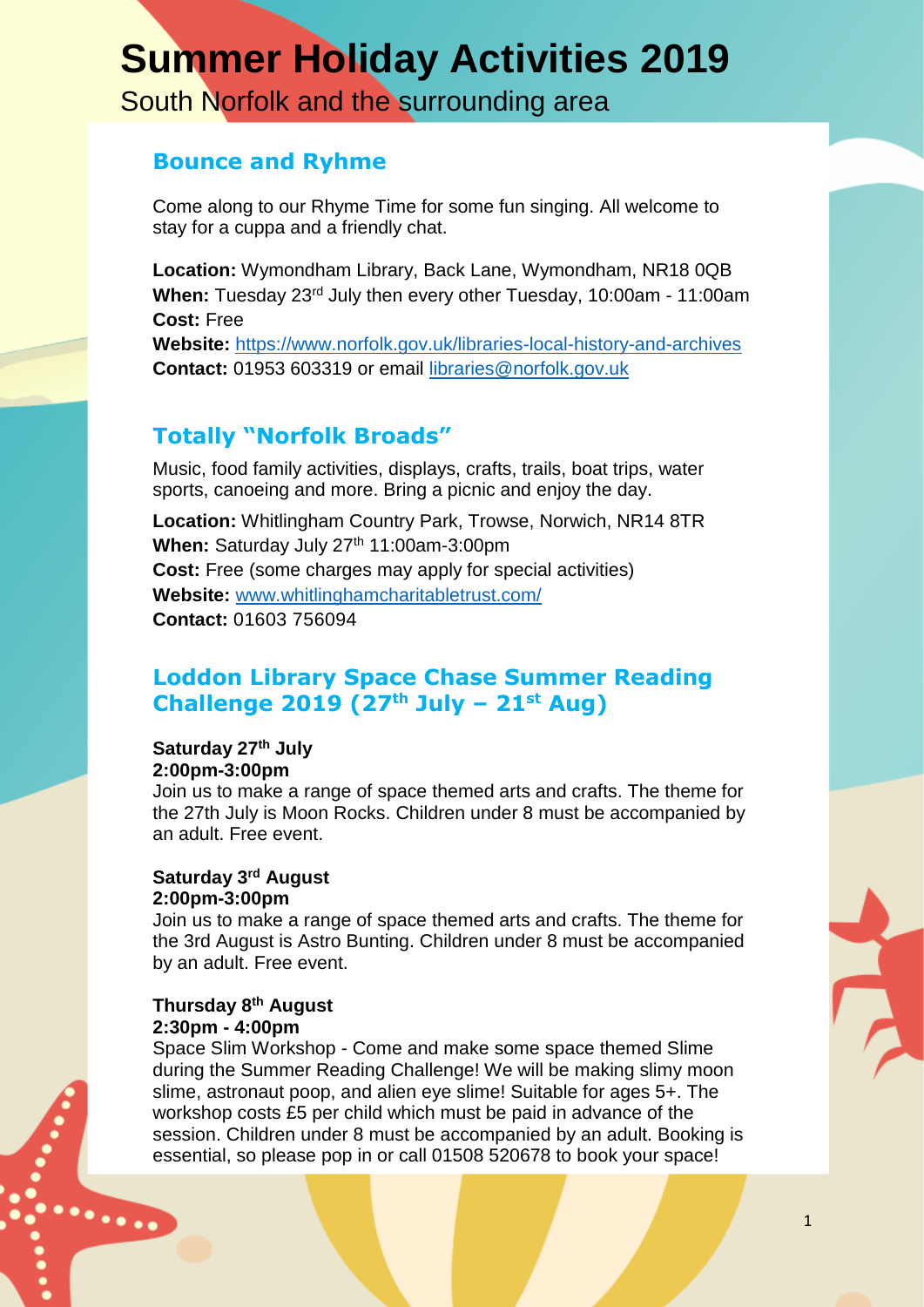#### **Saturday 10th August 2:00pm-3:00pm**

Join us to make a range of space themed arts and crafts. The theme for the 10th August is Moons & Stars Decorations. Children under 8 must be accompanied by an adult. Free event.

#### **Saturday 17th August 2:00pm-3:00pm**

Join us to make a range of space themed arts and crafts. The theme for the 17th August is Alien Masks. Children under 8 must be accompanied by an adult. Free event.

#### **Wednesday 21st August 10:30am-12:00pm**

 $\ddotsc$ 

STEM Trailblazers with Hethel Engineering - A fun workshop which helps children develop skills such as creativity, innovation, initiative, leadership, teamwork, communication, presentation etc through the process of creating their own ideas. This free workshop is suitable for children aged 7-11, please book at the library. Please be aware that this event takes place during Open Libraries time, and you will need to have access set up on your account for this. Please speak to staff in any Norfolk Library to find out more!

**Location:** Loddon Library, 31 Church Plain, Loddon, NR14 6EX **Website:** <https://www.norfolk.gov.uk/libraries-local-history-and-archives> **Contact:** 01603 810188 or email [libraries@norfolk.gov.uk](mailto:libraries@norfolk.gov.uk)

## **South Norfolk Youth Advisory Board Holiday programme**

Young people can attend each time, or just when they would like to access youth workers and a safe, but fun environment. If you would like to attend, please get the consent form completed by your parent or carer, and send it to the above address as soon as possible. If you are over 18, please complete the consent form and sign it yourself. We will need this returned at least one week in advance of the first session you wish to attend.

Transport can be provided from addresses within South Norfolk. Please note that transport cannot be changed within one week of the session or when we have informed you about any taxi journey details - whichever comes earlier. However, please contact us as soon as you can if a cancellation is required due to sickness or emergency.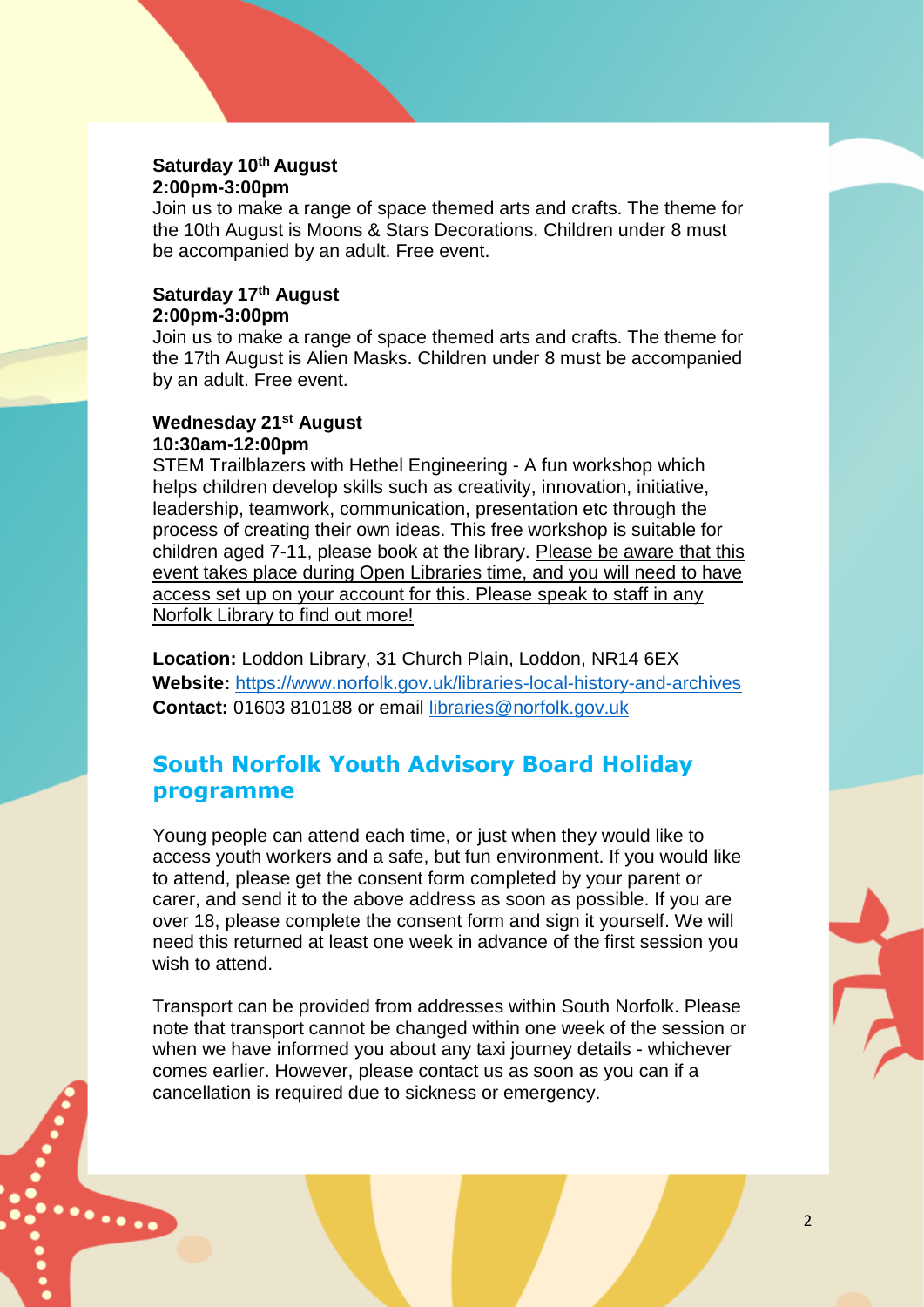Information letter and consent forms for all the activities can be found on <https://www.snyab.org/> . **Programme as followed:** 

## **Appleseed Care Farm (SNYAB)**

Young people aged 13-16 can attend one or more of these days and take part in a range of outdoor activities that develop skills and an understanding of the environment that surrounds them. Activities are based around animal husbandry, horticulture and conservation. Please choose two dates initially and then indicate if you would like further places if they are available.

**Location:** Wymondham When: Tuesdays and Wednesdays in school holidays – 6<sup>th</sup>, 7<sup>th</sup>, 13<sup>th</sup>,  $14<sup>th</sup>$ , 20<sup>th</sup> & 21<sup>st</sup> August **Website:** To book a place, download the Appleseed Form from [www.appleseed.org.uk](http://www.appleseed.org.uk/) **Contact:** 07881952416 or email [info@appleseed.org.uk](mailto:info@appleseed.org.uk)

## **Wellbeing and Social Sessions (SNYAB)**

Early evening session for young people to relax, take part in some activities, have a walk, and talk to youth workers about things that are important to them. For young people aged 11 – 19 years (Yr7+).

**Location:** Needham Village Hall, High Road, Needham, IP20 9LB **When:** First Friday of each month, 5:30pm – 7:30pm **Cost:** Free **Website:** <https://www.snyab.org/> **Contact:** 07546 059061 or email [snyoco@snyab.org](mailto:snyoco@snyab.org)

#### **Intergenerational Project (SNYAB)**

Lunch and games run by young people for older members of the community. Chance for 13 – 19 year olds to volunteer some time in Diss while holding a fun event for others. Young people can attend one, two or all three dates.

#### **Tuesday 13th August**

 $\cdots$ 

10.00am – 4.00pm (please bring a packed lunch) Planning, & prepping day, choosing games, making decorations & selecting recipes.

3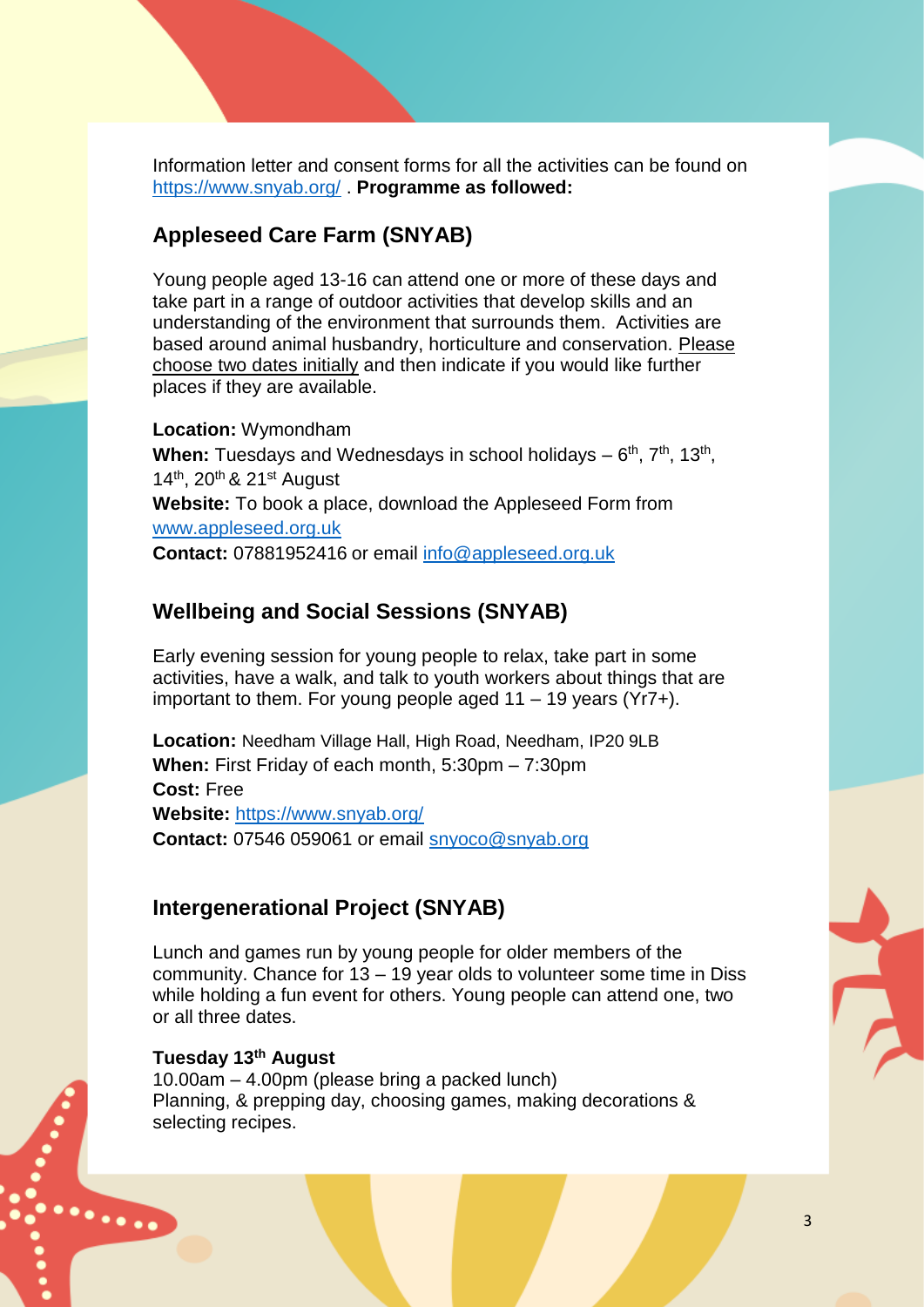#### **Tuesday 20th August**

10.00am – 4.00pm (please bring a packed lunch) Final event preparation & a practical 'make & bake' day, preparing the buffet

#### **Buffet & Games Event**

 $\ddotsc$ 

Wednesday 21<sup>st</sup> August 10.00am – 3.30pm (lunch & refreshments are provided)

**Location:** Diss Youth & Community Centre, Shelfanger Road, Diss, IP22 4EH **Cost:** Free **Website:** <https://www.snyab.org/> **Contact:** 07546 059061 or email [snyoco@snyab.org](mailto:snyoco@snyab.org)

## **Pleasurewood Hills (SNYAB)**

Coach trip to the theme park with pick up points in Diss, Long Stratton, Costessey and Loddon on Wednesday 7<sup>th</sup> August.

Free day trip for young people aged 11 – 16 years, who live in South Norfolk. Transport is provided by coach, and the trip is staffed by experienced youth workers.

Coach pick up points and drop off points are as follows (we will do our best to stick to them):

| Pick up / drop off point                                             | Pick up time | Drop off time |
|----------------------------------------------------------------------|--------------|---------------|
| Diss Youth Centre,<br><b>Shelfanger Road</b>                         | 9.00am       | 6.35pm        |
| Long Stratton Bus Stop, near<br>the Chip Inn                         | 9.25am       | 6.10pm        |
| Costessey, Longwater Retail<br>Park, Bus Stop outside<br>Sainsbury's | 9.45am       | 5.50pm        |
| Loddon, Bus Stop outside The<br>Swan PH, High Street.                | 10.05am      | 5.30pm        |

 $\frac{1}{\Delta}$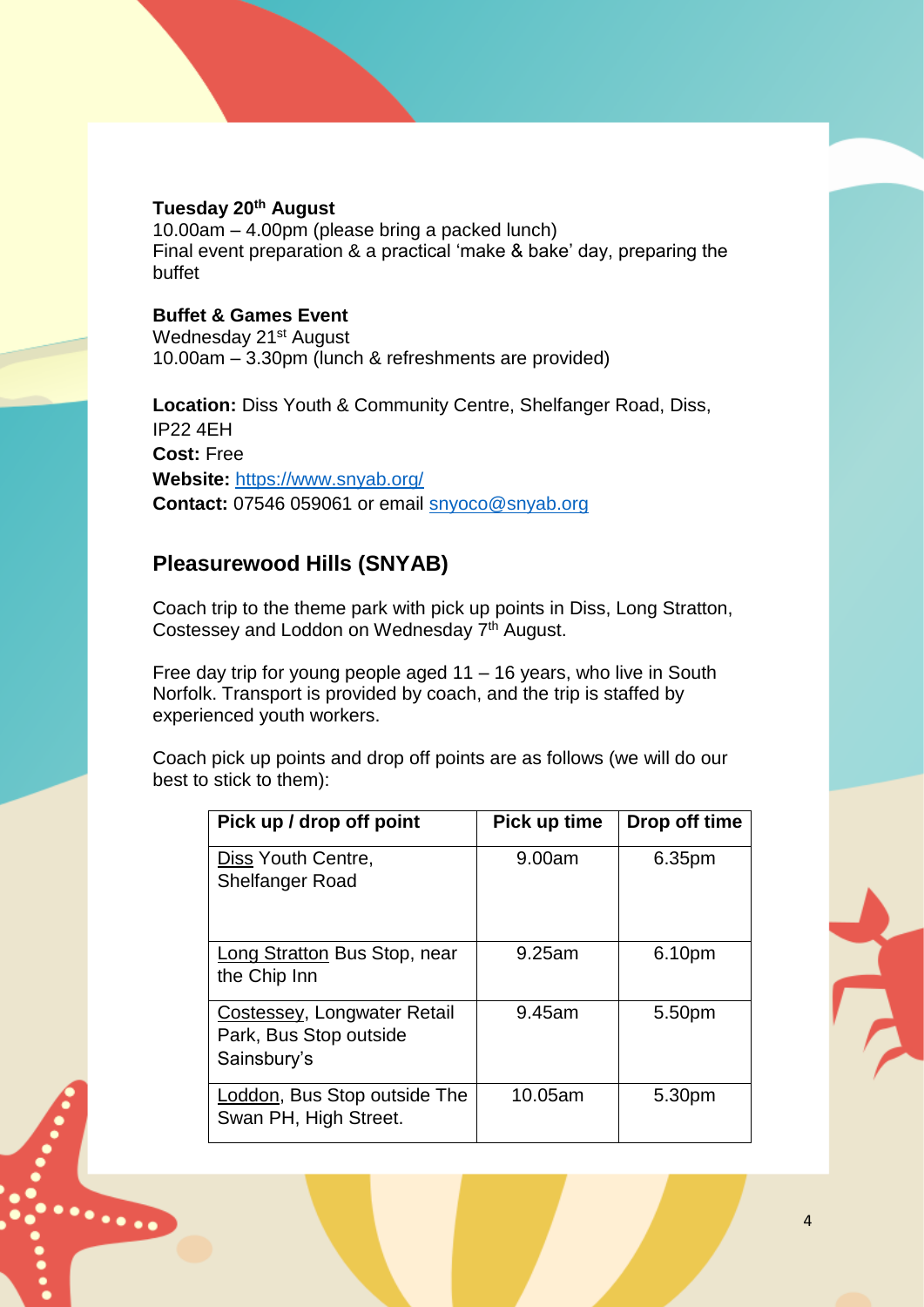If you would like to attend this trip, please visit<https://www.snyab.org/>to complete the consent form and send to the above address, along with a £5 refundable deposit, by Friday 26<sup>th</sup> July. The £5 deposit guarantees the place, and will be given back to all attendees on the day.

## **First Aid Course (SNYAB)**

Pass this one day course, and get your certificate valid for three years. For young people aged 13 – 19 years. Lunch and refreshments will be provided. Transport can be provided from addresses in South Norfolk. Consent forms must be sent in by Friday 26<sup>th</sup> July.

**Location:** Ayton House, 11 - 17 Ayton Road, Wymondham, NR18 0QQ **When:** Monday 5th August, 9:30am – 4:30pm **Cost:** Free **Website:** <https://www.snyab.org/> **Contact:** 07546 059061 or email [snyoco@snyab.org](mailto:snyoco@snyab.org)

### **An Introduction to Health and Safety at Work AND / OR Fire Safety at Work (SNYAB)**

Appropriate for those who work or are soon to have work (full or part time) – for young people aged up to 19 years.

**Location:** Diss Youth and Community Centre, Shelfanger Rd, Diss IP22 4EH When: Saturday 27<sup>th</sup> July or Friday 9<sup>th</sup> August, 11:00am - 3:30pm **Cost:** Free **Website:** <https://www.snyab.org/> **Contact:** 07546 059061 or email [snyoco@snyab.org](mailto:snyoco@snyab.org)

## **Food Hygiene Certificate (SNYAB)**

 $\cdots$ 

Practical session followed by online test to get nationally recognised certificate for Level 2 Food Safety and Hygiene for Catering Course. This is a one-day online course, using our laptops, along with a final online test. There will also be a short practical session. Young people need to bring along a pair of earphones or headphones that will fit into a standard laptop (same jack size as most phones and tablets, etc) so that they can access the course fully, however we have plenty that young people can borrow if needed. Sessions for 13 – 19-year olds.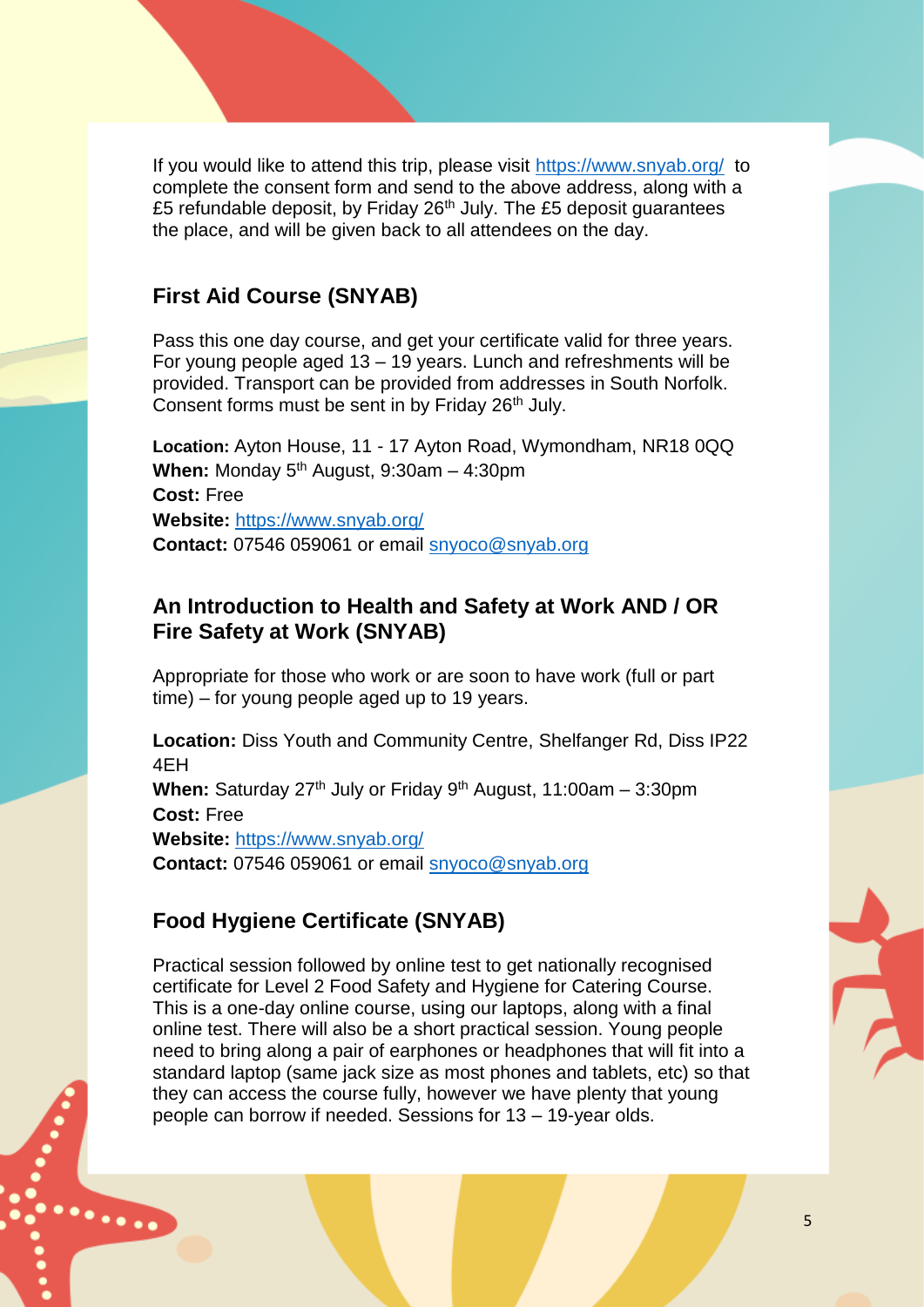**Location:** Diss Youth and Community Centre, Shelfanger Rd, Diss IP22 4EH **When:** Friday 9th August, 11:00am – 3:30pm **Cost:** Free **Website:** <https://www.snyab.org/> **Contact:** 07546 059061 or email [snyoco@snyab.org](mailto:snyoco@snyab.org)

## **Art Workshop – Draw a Manga Comic (SNYAB)**

You will learn how to draw a Manga Comic – designing characters and coming up with a short story. All materials will be provided.

**Location:** Hethersett Jubilee Hall, Back Lane, Hethersett, NR9 3JJ **When:** Friday 16th August, 10:00am – 3:00pm **Cost:** Free **Website:** <https://www.snyab.org/> **Contact:** 07546 059061 or email [snyoco@snyab.org](mailto:snyoco@snyab.org)

## **Cooking Day (SNYAB)**

 $\ddotsc$ 

For those young people who have completed a Food Hygiene course. A chance to practice your skills and learn new techniques.

Places are limited so will be allocated on a first come first served basis. If you are interested, please complete a consent form and send it to the above address as soon as possible and no later than Wednesday 7<sup>th</sup> August 2019.

**Location:** Ashby & Thurton Village Hall, Ashby Road, Thurton, NR14 6AT **When:** Monday 19th August, 10:00am – 4:00pm **Cost:** Free **Website:** <https://www.snyab.org/> **Contact:** 07546 059061 or email [snyoco@snyab.org](mailto:snyoco@snyab.org)

That concludes South Norfolk Youth Advisory Board (SNYAB) Summer Programme.

Information letter and consent forms for all the activities can be found on <https://www.snyab.org/>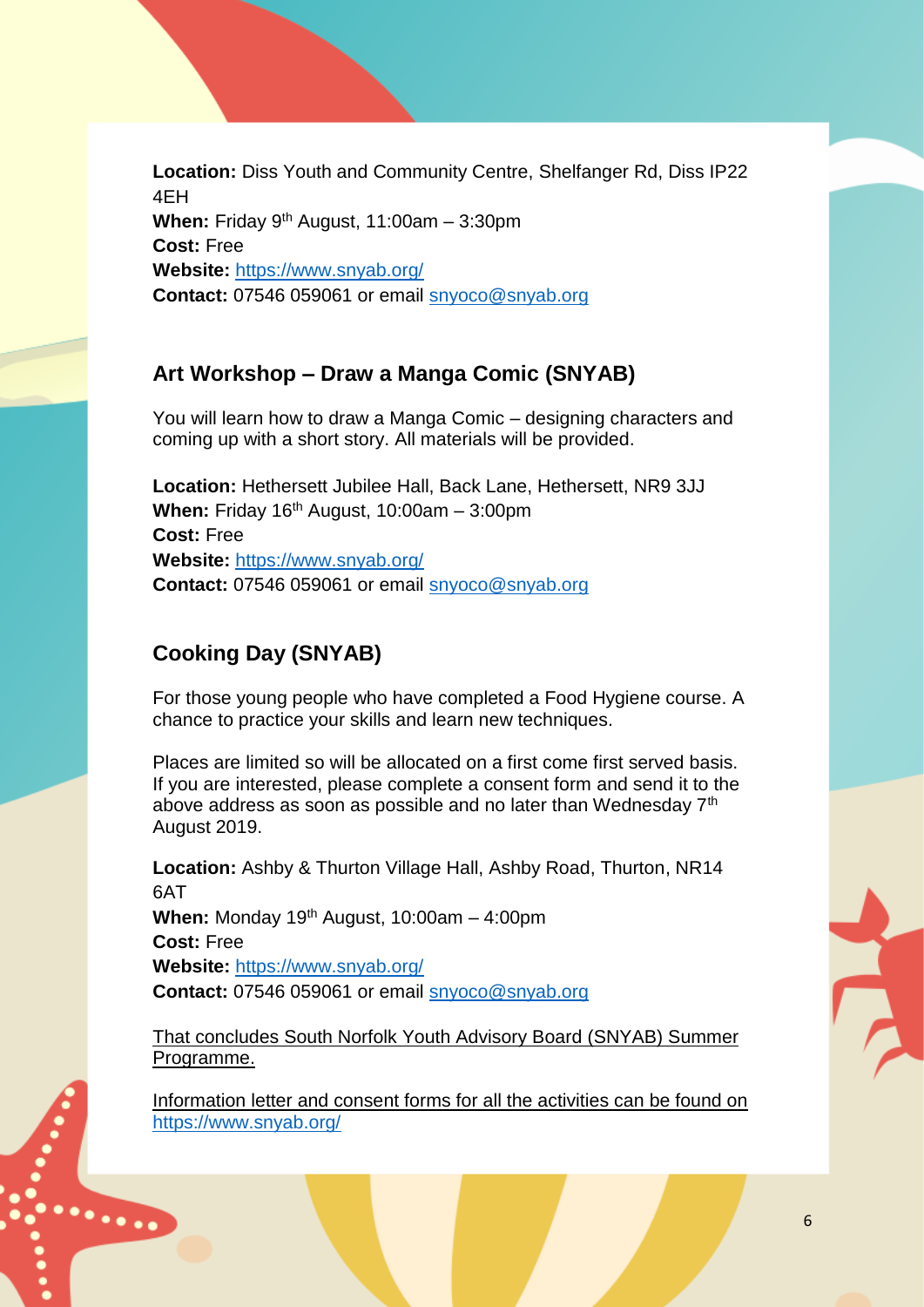## **Kids Camp**

Our jam packed Kids Camp takes place every school holiday at Long Stratton and Wymondham Leisure Centres.

Long Stratton: 29 July to 3 September Wymondham: 25 July to 3 September

Children aged 5 to 15 can enjoy a programme full of activities. Kids Camp is Ofsted registered, which means we accept childcare vouchers, making it more affordable for everyone.

#### **Just £27 per day, £18 per half day\***

Important times to remember

- Earliest drop off is 08:00
- Latest collection is 18:00
- Full day activities run from 09:00 17:00
- Half day activities run from 09:00 12:15 or 14:00 17:00
- Half day attendees are welcome to arrive/leave Kids Camp at any time during the lunch break, please view the programmes for times.

A lunch box is available from the café for just £4 and includes a sandwich, crisps, fruit and a drink. Orders can be placed at [Wymondham](https://www.south-norfolk.gov.uk/visitors/leisure-centres/wymondham-leisure-centre/wymondham-leisure-centre-cafe) cafe and [Long Stratton cafe](https://www.south-norfolk.gov.uk/visitors/leisure-centres/long-stratton-leisure-centre/long-stratton-leisure-centre-cafe) on the day.

For more information please visit [https://www.south-norfolk.gov.uk](https://www.south-norfolk.gov.uk/) Or call Wymondham Leisure Centre on 01953 607171 and Long Stratton Leisure Centre on 01508 531444.

## **Poringland Library Space Chase Summer Reading Challenge 2019 (30th July – 7 th Sep)**

## **Tuesday 30th July**

 $\dddotsc$ 

#### **11:00am - 12:00pm**

Join the Mad Scientists from Mad Science Norfolk for a one hour Whizz Bang Science Show suitable for Children 4 - 11 Years old. Amongst many brilliant experiments all Children will try out amazing light bending glasses and uncover all the hidden colours of the rainbow. Brave volunteers will have a Hair-Raising experience on the Van De Graaff Generator and shoot Lightning between their fingertips. Even braver volunteers can have their Bogies burnt! Costs £3 per child, please book at your local library.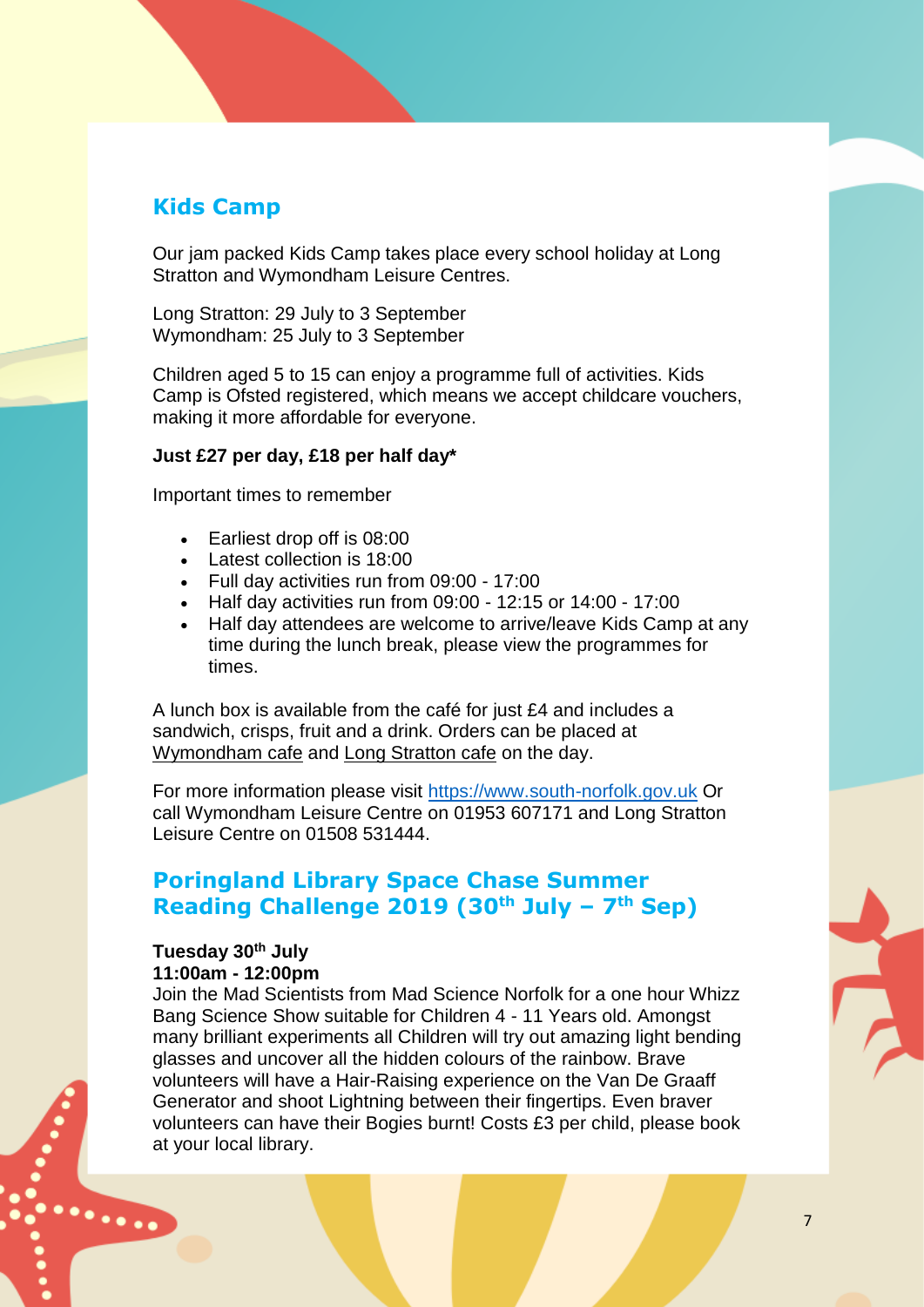#### **Monday 12th August 10:30am - 12:30pm**

Space Art Workshop - Join us for a free Space themed Art Workshop with Young Norfolk Arts as part of the Summer Reading Challenge activity line up. This event is suitable for Primary school aged children and their families. Please be aware that this event takes place during Open Library hours and you will need to have access added to your account. Please speak to staff in branch or call 01603 774777 to sign up over the phone.

#### **Wednesday 14th August 3:00pm - 4:30pm**

Space Slime Workshop - Come and make some space themed Slime during the Summer Reading Challenge! We will be making slimy moon slime, astronaut poop, and alien eye slime! Suitable for ages 5+. The workshop costs £5 per child which must be paid in advance of the session. Children under 8 must be accompanied by an adult. Booking is essential, so please pop in or call 01508 494891 to book your space!

#### **Wednesday 28th August 3:00pm - 4:30pm**

Solar System Badge Making - Come and make the solar system out of badges! Join us for a space themed badge making workshop as part of our Summer Reading Challenge activity line up. We will be making a badges to represent all planets in the solar system. The badges will be yours to keep! The event costs £2 per child. Booking is essential, please call 01508 494891 or pop into the library to book your place. Suitable for ages 5+. Children under 8 must be accompanied by an adult.

#### **Saturday 7th September 11:00am - 12:30pm**

 $\dddotsc$ 

Space Chase Medal Ceremony - If you have participated in this year's Summer Reading Challenge, why not collect your completion medal and certificate at our Space Chase Ceremony!

**Location:** Poringland Library, Overtons Way, Poringland, Norwich, NR14 7WB

**Website:** <https://www.norfolk.gov.uk/libraries-local-history-and-archives> **Contact:** 01508 494891 or email [libraries@norfolk.gov.uk](mailto:libraries@norfolk.gov.uk)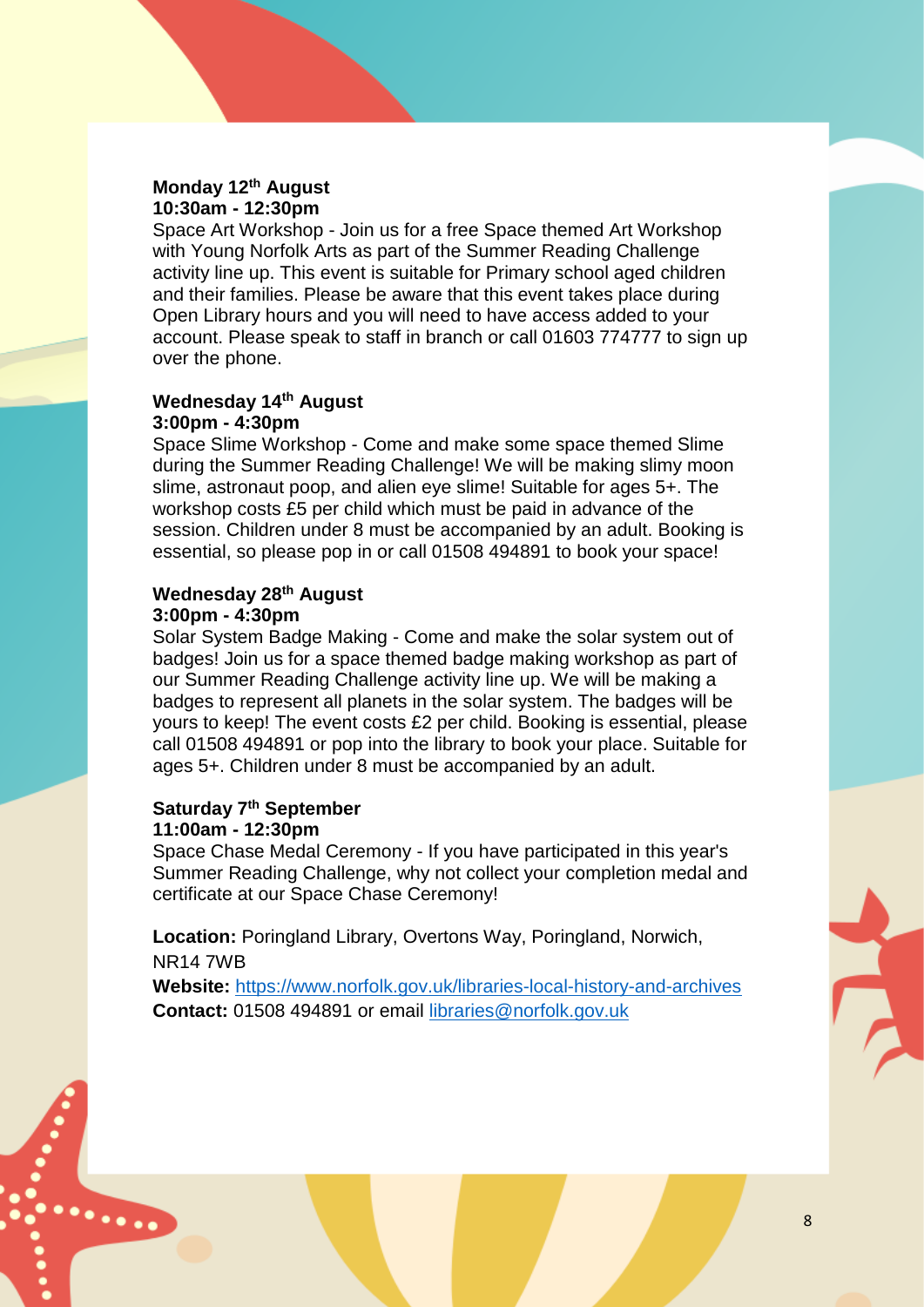## **Wymondham Library Space Chase Summer Reading Challenge 2019 (30th July – 16th Aug)**

#### **Tuesday 30th July 10:30am - 12:00pm**

STEM Trailblazers with Hethel engineering - A fun workshop which helps children develop skills such as creativity, innovation, initiative, leadership, teamwork, communication, presentation etc through the process of creating their own ideas. This free workshop is suitable for children aged 7-11, please book at the library

#### **Wednesday 31st July 10:30am - 12:30pm**

Space Chase arts and crafts - Join Norfolk Family Learning to make your own space chase creations. This is free and suitable for children aged 4-11. Please book a place by contacting us or popping in.

#### **Tuesday 6th August**

```
10:00am - 11:30am
```
Space Slime Workshop - Try your hand at making different types of slime. Booking essential- £5 per child.

#### **Friday 16th August**

#### **11:00am - 11:45am**

Rocket Craft Activity - Make your own straw rocket and listen to a space story! Free event.

**Location:** Wymondham Library, Back Lane, Wymondham, NR18 0QB **Website:** <https://www.norfolk.gov.uk/libraries-local-history-and-archives> **Contact:** 01953 603319 or email [libraries@norfolk.gov.uk](mailto:libraries@norfolk.gov.uk)

## **Tot's Tales**

 $\ddotsc$ 

This is an informal story and craft based group where children can explore books and enjoy activities based around the story. This group can be enjoyed by children from 18 months up to school age, so is a great session for siblings of different ages to attend together.

**Location:** Wymondham Library, Back Lane, Wymondham, NR18 0QB **When:** Tuesday 30<sup>th</sup> July then every other Tuesday, 10:00am - 11:00am **Cost:** Free

**Website:** <https://www.norfolk.gov.uk/libraries-local-history-and-archives> **Contact:** 01953 603319 or email [libraries@norfolk.gov.uk](mailto:libraries@norfolk.gov.uk)

9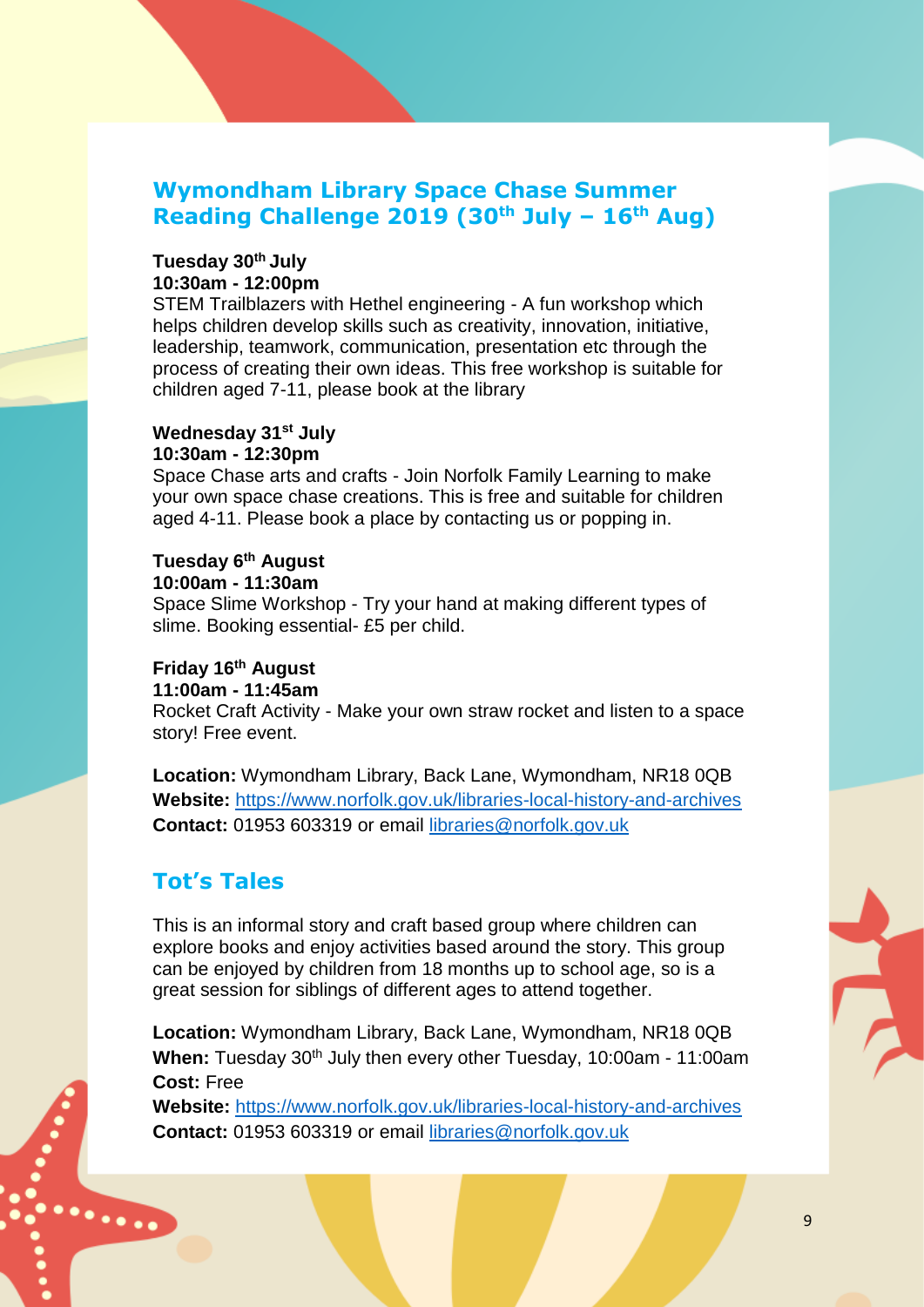## **WHITLINGHAM WEDNESDAYS**

#### **Wednesday July 31st and Aug 7th 2:00pm**

Discovery Trail - Learn how to read a map and follow the discovery trail. All participants receive a prize on completing the course.

#### **Wednesday Aug 4th**

#### **2:00 pm**

Teddy Bear's Picnic - Bring your Bear to Whitlingham for a wild day out! Enjoy plenty of fun at the legendary Teddy Bears Picnic, including children's crafts, activities and a Teddy Bear trail. Dare your Bear to brave the zip wire!

#### **Wednesday Aug 21st**

#### **3:00pm**

Woodland Wonders - A family activity day with minibeast hunting, campfire cooking, charcoal burning, bushcraft and other surprises. A great day out for all the family.

#### **Wednesday Aug 28th**

#### **3:00pm**

Wild Crafts - Craft activities from natural materials including; leaf print badges, mock bark boxes, cordage making and more. Age 5+ (No unaccompanied children).

**Location:** Whitlingham Country Park, Trowse, Norwich, NR14 8TR **Cost:** Free **Website:** [www.whitlinghamcharitabletrust.com/](http://www.whitlinghamcharitabletrust.com/)

**Contact:** 01603 756094

## **Hethersett Library Space Chase Summer Reading Challenge 2019 (31st July – 22nd Aug)**

#### **Wednesday 31st July 4:00pm - 5:00pm**

 $\ddotsc$ 

Code Club Python Project - Using The Python code, you will find the current location of the International Space Station and plot it's location on a map of the world. Attendees need to be able to type comfortably on a computer keyboard, have a library login and have done some coding before. Booking is essential as numbers are limited.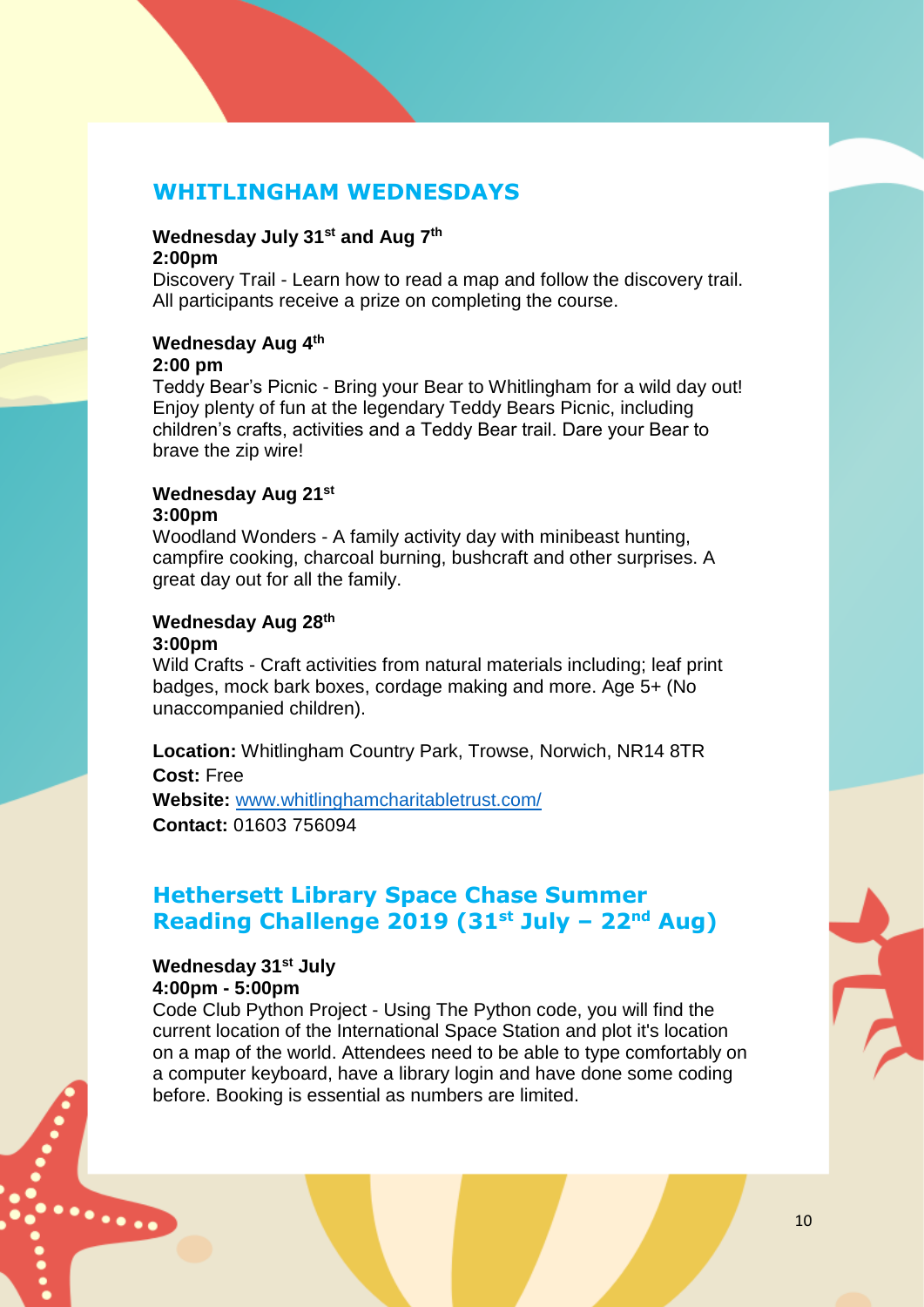#### **Tuesday 6th August 2:00pm - 4:00pm**

Space Chase Arts and Crafts - Join Norfolk Family Learning to make your own space chase creations. This is free and suitable for children aged 4-11. Please book a place by contacting us or popping in

#### **Friday 9th August 2:00pm - 2:45pm**

Code-a-pillar Storytime - Come along and help our code-a-pillar find the moon! free fun code-a-pillar session with storytime. Numbers are limited so please book at your library.

#### **Thursday 15th August 2:30pm - 4:00pm**

Puzzling Planetoids! - Join us this Summer Space Chase for a planet themed puzzle craft. No booking required.

## **Thursday 15 August**

#### **2:30pm - 4:00pm**

Jazzy Jet-Packs - Take off with a Space Chase jet-pack craft this summer. Limited spaces available. Booking required. Recommended for ages 7+

#### **Thursday 22nd August 2:30pm - 4:00pm**

Awesome Aliens! - Invade the library this Summer Space Chase for an awesome alien craft! Limited Spaces Available. booking Required. Recommended age 7+.

**Location:** Hethersett Library, Queen's Rd, Hethersett, Norwich NR9 3DB

**Cost:** Free

 $\ddotsc$ 

**Website:** <https://www.norfolk.gov.uk/libraries-local-history-and-archives> **Contact:** 01603 810188 or email [libraries@norfolk.gov.uk](mailto:libraries@norfolk.gov.uk)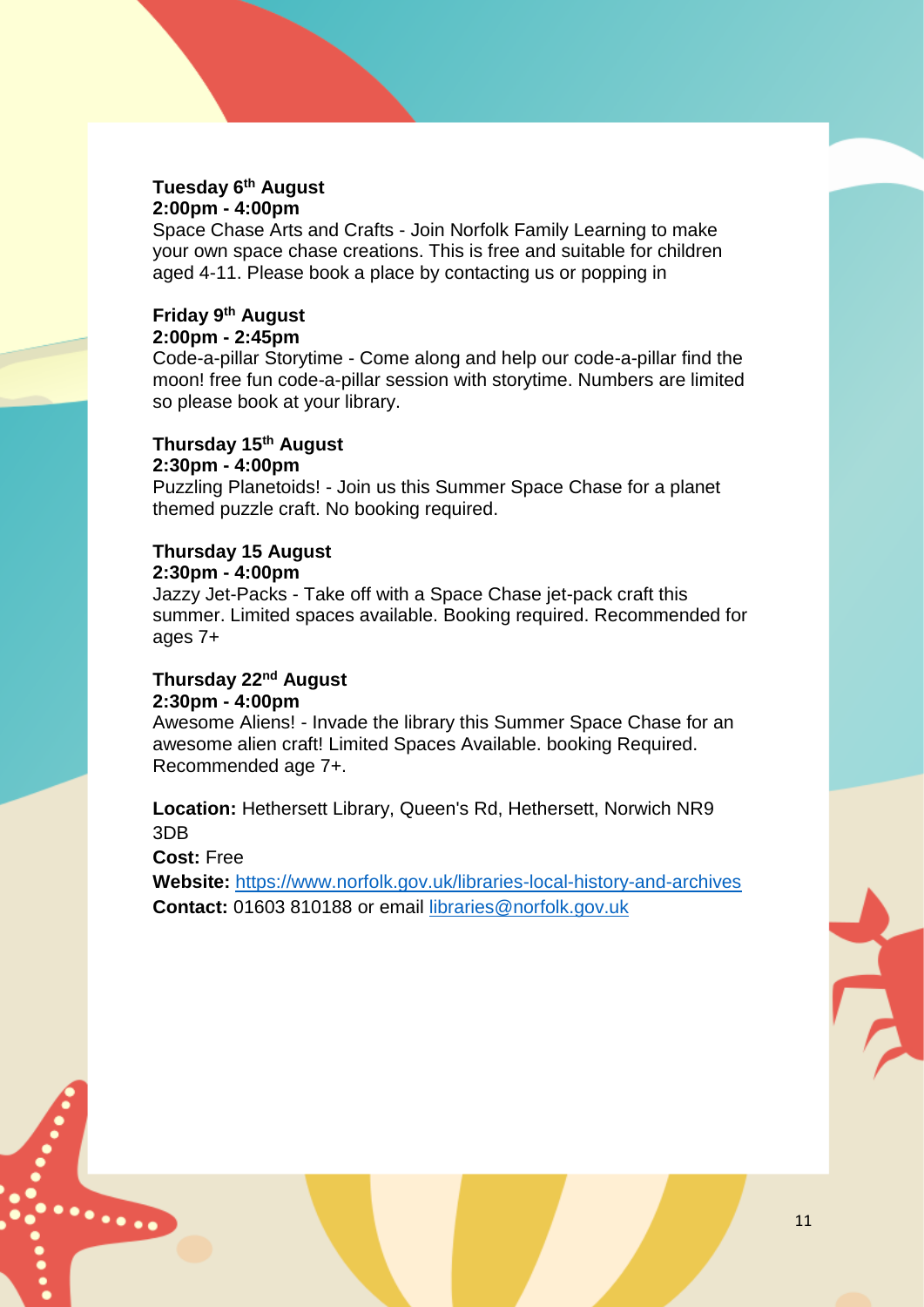## **Weekly little visitors**

Intergenerational interactions have been seen to benefit all age groups and we love how it helps strengthen communities.

Pop along to see our lovely friends at Harker House and help reduce loneliness whilst promoting kindness dung this weekly visit when you arrive, ask for Jane (Activites) or Alex (a Friend in Deed volunteer) and let them know if it is your first visit.

**Location:** Harker House, Flowerpot Lane, Long Stratton, NR15 2TS **When:** Thursday 1st August, 10:30am – 11:45am **Website:** Sign up as a Friend in Deed volunteer via our website <https://www.friendindeed.org.uk/volunteering>

### **Mole & Gecko: THE SHOW**

An interactive rap musical for children and families that you (the audience) help create. There are live songs, rap stories, instant poems and a weasel with a serious biscuit problem. Join in the fun.

**Location:** Wymondham Library, Back Lane, Wymondham, NR18 0QB **When:** Thursday 1<sup>st</sup> August, 11:00am - 12:00pm **Cost:** Tickets £5 each or £10 for Family ticket (1 adult and 2 children) **Website:** <https://www.norfolk.gov.uk/libraries-local-history-and-archives> **Contact:** 01953 603319 or email [libraries@norfolk.gov.uk](mailto:libraries@norfolk.gov.uk)

## **Petting Zoo and Wildlife Day**

 $\ddotsc$ 

Spend the perfect day with Bert's amazing creatures petting zoo and Norfolk wildlife encounters. Shows and the chance to hold these amazing animals. Free for the family to attend (note it takes place in a restaurant.)

**Location:** Netherton Steakhouse, The Street, Long Stratton, NR15 2XG When: Friday 2<sup>nd</sup> August, 2:00pm - 5:00pm **Cost:** Free **Website:** <https://www.nethertonsteakhouse.co.uk/> **Contact:** 01508 531500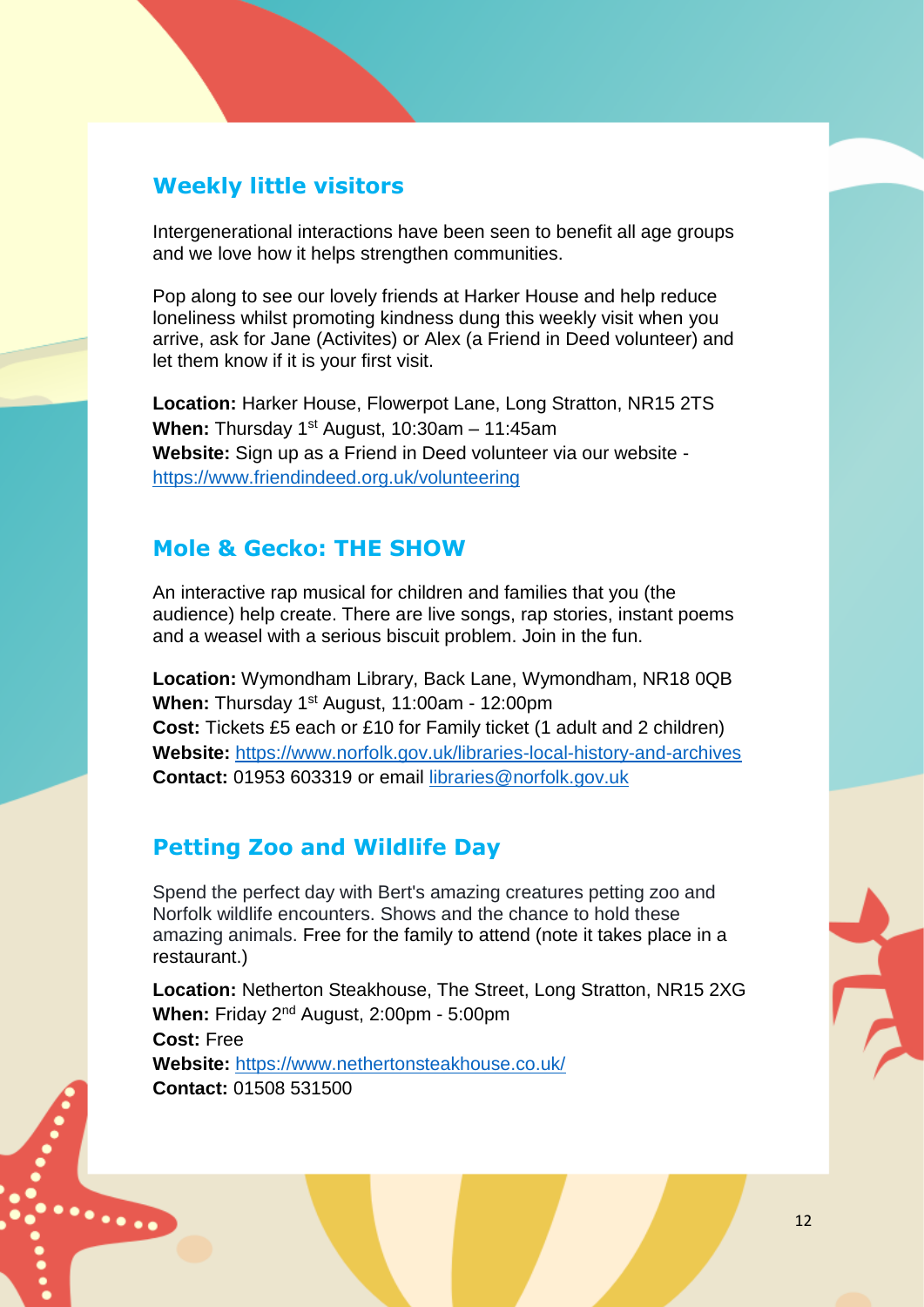## **Costessey Library Space Chase Summer Reading Challenge 2019 (5th Aug – 21st Aug)**

#### **Monday 5th August 10:30am-11:15am**

Code-a-pillar Storytime - Come along and help our code-a-pillar find the moon! free fun space themed code-a-pillar session with storytime. Numbers are limited so please book at your library.

## **Wednesday 7th August**

**3:15pm - 4:15pm** Puzzling Planetoids - Join us this Summer Space Chase for a planet themed puzzle craft. No booking required.

#### **Monday 12th August**

#### **10:00am-10:45am**

Space Chase Storytime - Fun story and colouring activity all about space.

#### **Wednesday 14th August 3:15pm - 4:15pm**

Jazzy Jet-Packs - Take off with a Space Chase jet-pack craft this summer. Limited spaced available. Booking required. Recommended for ages 8+

## **Wednesday 21st August**

#### **3:15pm - 4:15pm**

 $\ddotsc$ 

Awesome Aliens! - Invade the library this Summer Space Chase for an awesome alien craft! Limited Spaces Available. booking Required. Recommended age 8+.

**Location:** Costessey Library, Breckland Rd, Norwich, Norfolk, Norwich NR5 0RW

**Cost:** Free towards buying more supplies for the club. **Website:** <https://www.norfolk.gov.uk/libraries-local-history-and-archives> **Contact:** [01603 742669](https://www.google.co.uk/search?q=Costessey+Library&ie=&oe=) or email [libraries@norfolk.gov.uk](mailto:libraries@norfolk.gov.uk)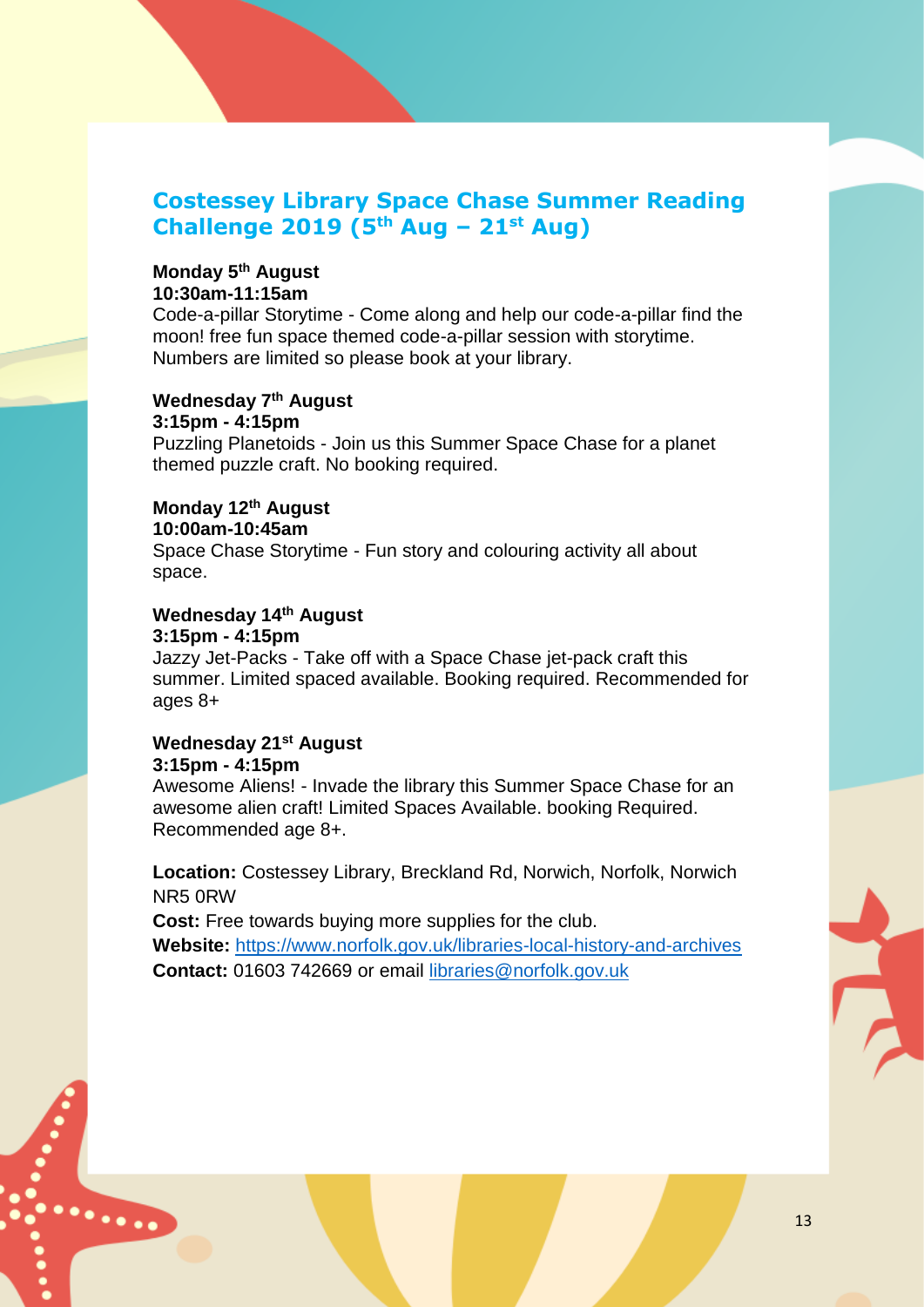## **Diss Library Space Chase Summer Reading Challenge 2019 (6th Aug – 19th Aug)**

#### **Tuesday 6th August 10:30am-12:30pm**

Space Chase Arts and Crafts - Join Norfolk Family Learning to make your own space chase creations. This is free and suitable for children aged 4-11. Please book a place by contacting us or popping in.

#### **Wednesday 14th August 10:35am - 12:30pm**

Space Crafting and Activities with Breckland Astronomical Society - Breckland Astronomical Society will be providing space related activities, sharing space facts and showing astro-photos and telescopes. Join us for an enlightening morning. Spaces are limited so please contact the library to book. Suitable for Children aged 5 - 11, under 8's must be accompanied by an adult

#### **Monday 19th August 4:00pm-5:00pm**

Coder-Robot in Space - Join Botley as he goes alien hunting in space and try some hands-on coding. This is a free event for children aged 6- 10.

#### **Location:** Diss Library, Church Street, Diss, IP22 4DD

**Cost:** Free

 $\ddotsc$ 

**Website:** <https://www.norfolk.gov.uk/libraries-local-history-and-archives> **Contact:** [01379](https://www.google.co.uk/search?q=Costessey+Library&ie=&oe=) 642609 or email [libraries@norfolk.gov.uk](mailto:libraries@norfolk.gov.uk)

## **Long Stratton Library Space Chase Summer Reading Challenge 2019 (6th Aug – 12th Aug)**

#### **Tuesday 6th August 2:30pm – 4:00pm**

STEM trailblazers with Hethel Engineering - A fun workshop which helps children develop skills such as creativity, innovation, initiative, leadership, teamwork, communication, presentation etc through the process of creating their own ideas. This free workshop is suitable for children aged 7-11, please book at the library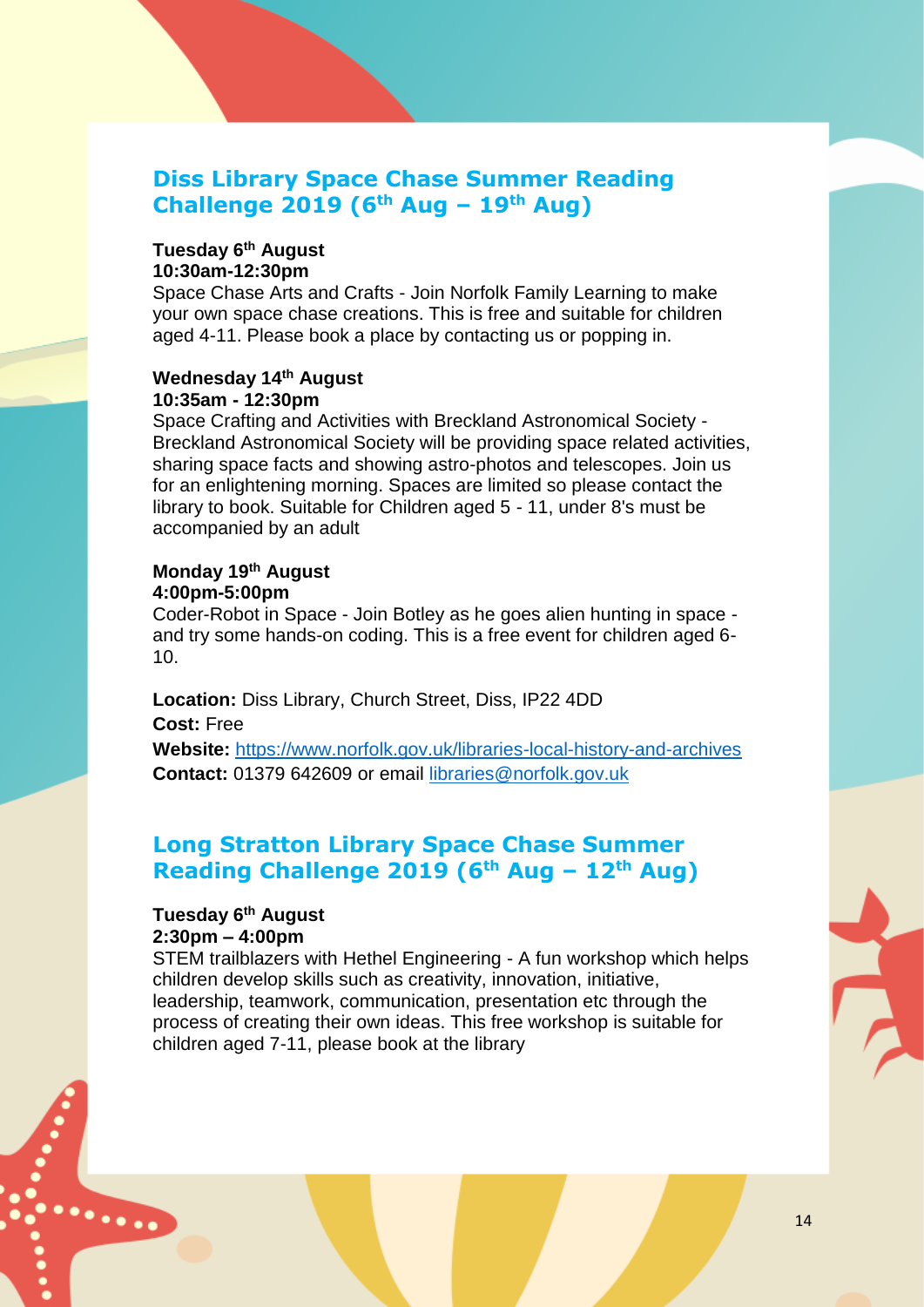#### **Monday 12th August 3:00pm – 4:00pm**

Aliens! Crafting activity - Come along for some fun simple crafting. Make a scary alien, a flying saucer or even a jet pack!

**Location:** Long Stratton Library, The Street, Long Stratton, NR15 2XJ **Cost:** Free

**Website:** <https://www.norfolk.gov.uk/libraries-local-history-and-archives> **Contact:** 01508 530797 or email [libraries@norfolk.gov.uk](mailto:libraries@norfolk.gov.uk)

## **Stay & Play**

Weekly sessions for pre-school children 0-5. A chance for children to play together and for adults to meet and chat to new people. Everybody welcome. Free event.

**Location:** Loddon Library, 31 Church Plain, Loddon, NR14 6EX **When:** Every Monday 11:00am – 12:00pm **Cost:** Free **Website:** <https://www.norfolk.gov.uk/libraries-local-history-and-archives> **Contact:** 01603 810188 or email [libraries@norfolk.gov.uk](mailto:libraries@norfolk.gov.uk)

## **Children's Craft Time**

. . . . . .

Join the Children's Craft Time group to make friends and try out fun crafting activities. Under 8's, please bring an adult with you.

**Location:** Wymondham Library, Back Lane, Wymondham, NR18 0QB **Time:** First Friday of each month, 3:30pm - 4:30pm **Cost:** Free **Website:** <https://www.norfolk.gov.uk/libraries-local-history-and-archives>

**Contact:** 01953 603319 or email [libraries@norfolk.gov.uk](mailto:libraries@norfolk.gov.uk)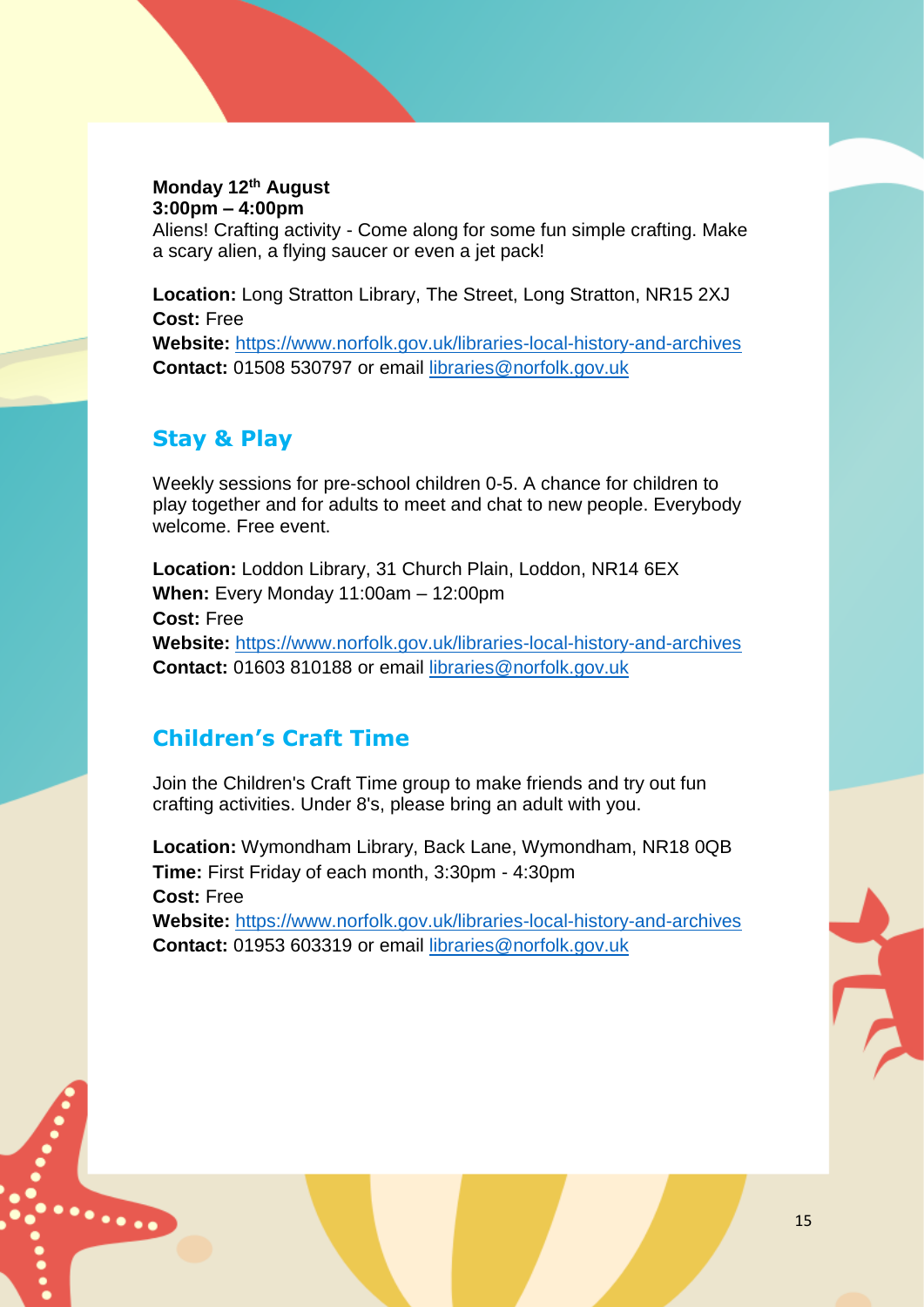## **Park Pedal**

 $\dddotsc$ 

A recreational ride aimed at families and new riders. At just under 5 miles it is perfect for little legs (we have a 2.5mile version if needed). Inspired by the ever-successful PARK RUN, our cycling version is all about the miles you ride and NOT the speed at which you complete the ride. Join us at our cycle friendly cafe's for a coffee and slice of cake. Please register first on our website.

\*\* if you don't have a bike, you can borrow one for the first few rides \*\*

**Location:** The visitor Barn, Whitlingham Country Park, Trowse, Norwich, NR14 8TR **When:** Every Saturday 10:00am-11:00am **Cost:** Free **Website:** [www.pedalrevolution.co.uk](http://www.pedalrevolution.co.uk/) **Contact:** 01603 614400

## **We're Going on a Bear Hunt**

Follow the signs to the bears cave, making your way through the swishy swashy grass, the thick oozy mud and all the other stops along the way from this fabulous story until you find the bear.

Then join us for a teddy bears picnic with games, crafts and face painting. Don't forget to bring your teddy bear.

You can bring your own picnic or pre order a children's picnic box from the Blackberry Cafe. £6 each includes a roll, crisps, fruit, chocolate bar and a carton of juice.

**Location:** [Centre Paws Norfolk,](https://www.facebook.com/centrepawsnorfolk/?eid=ARCvOXyFMoUPOq-TZ5kpeRXMrnXaFIQ2YYdQTeSw7kYHNGM3VlwfHNuAtSgWHbV_UvvHHrm4b7_CSNlw) Barnards Farm Youngmans Rd, NR18 0RR Wymondham, Norfolk **When:** Thursday, August 15, 2019 at 10:00 AM – 2:00 PM **Cost:** £5 per child, free entry for adults accompanied by a child **Website:** [https://www.centrepawsnorfolk.co.uk](https://www.centrepawsnorfolk.co.uk/) **Contact:** 01953 607699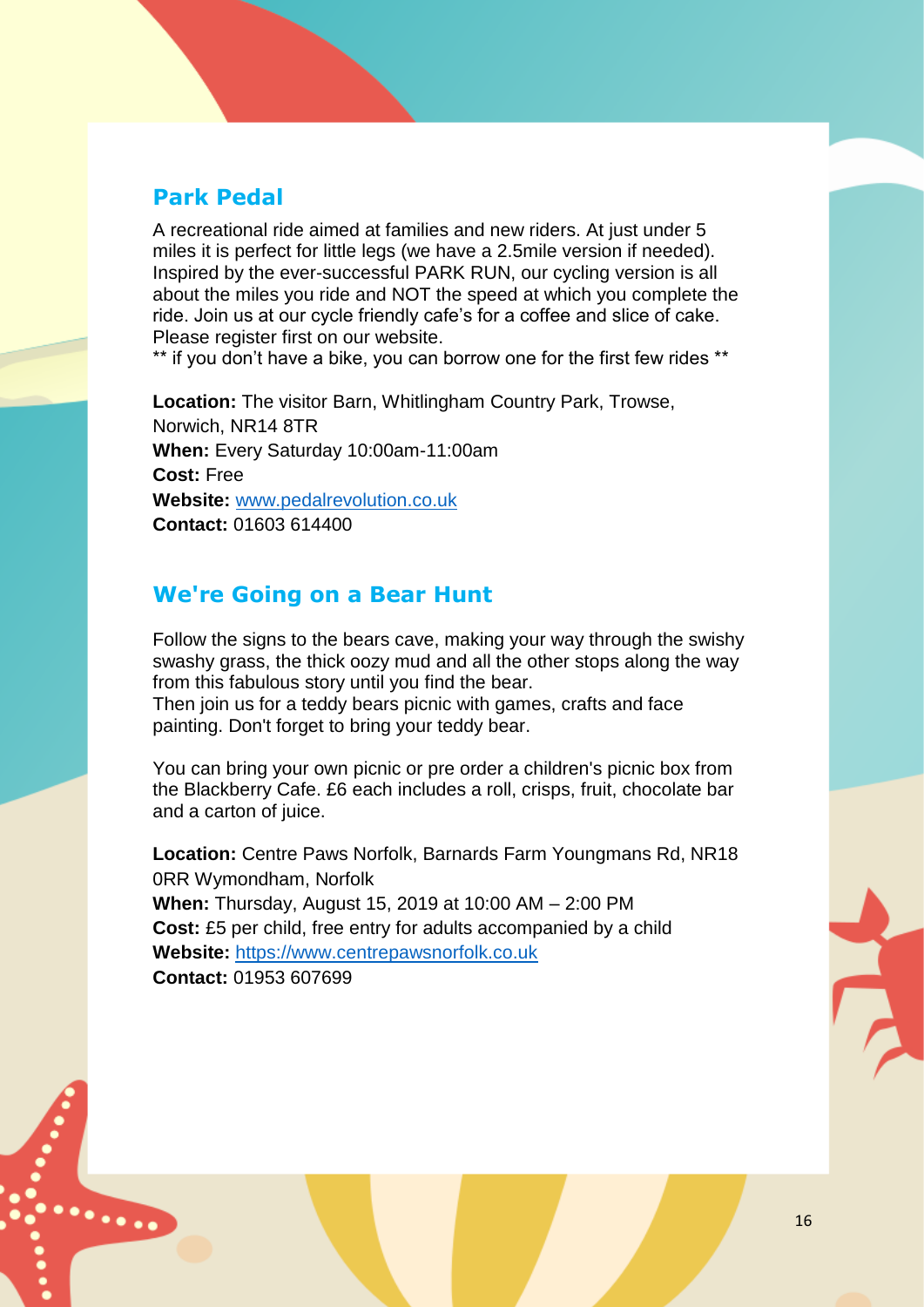## **Family Fun Day**

Fancy dress competition, Party Time with James D. Phoenix Bird Rescue are on site all day with a selection of raptors raising much needed funds for their rescue centre

Bert's Amazing Creatures on site all day - your chance to experience a creature you may never get the chance to hold again this close! There are over 35 artisan and craft stalls to browse including an array of food and drink vendors.

There is a huge area of fun - with inflatables, hook a duck and activities for children and the Creation Station is there with art and craft activities for children. There will be fun and laughter all day long with entertainment - lets make this the best day yet!

**Location:** Recreation Ground, Wilderness Ln, Harleston IP20 9DD **When:** Monday 26th August, 11:00am – 4:00pm **Cost:** Free (Some activities will incur charges) **Website:** [https://www.centrepawsnorfolk.co.uk](https://www.centrepawsnorfolk.co.uk/) **Contact:** 01953 607699

## **Kett's Fun Day and Fayre**

 $\ddotsc$ 

Join us for a Living history event for all the family, celebrating Kett's Rebellion of 1549 with a Country Fayre - medieval tents, Tudor cookery and tool making, music, food, drink, fun fair and merriment.

Fun for younger kids with a medieval fancy dress competition and quiz running through the day. Check out the falconry and archery and why not put members of your family in the stocks?

**Location:** The Old Rugby Club, Tuttles Lane, Wymondham NR18 0EN **When:** Sunday 1st September 2019, 10:30am – 4:00pm **Cost:** £1 entry for adults. Kids go FREE **Website:** <https://www.south-norfolk.gov.uk/ketts-fun-day-and-fayre>

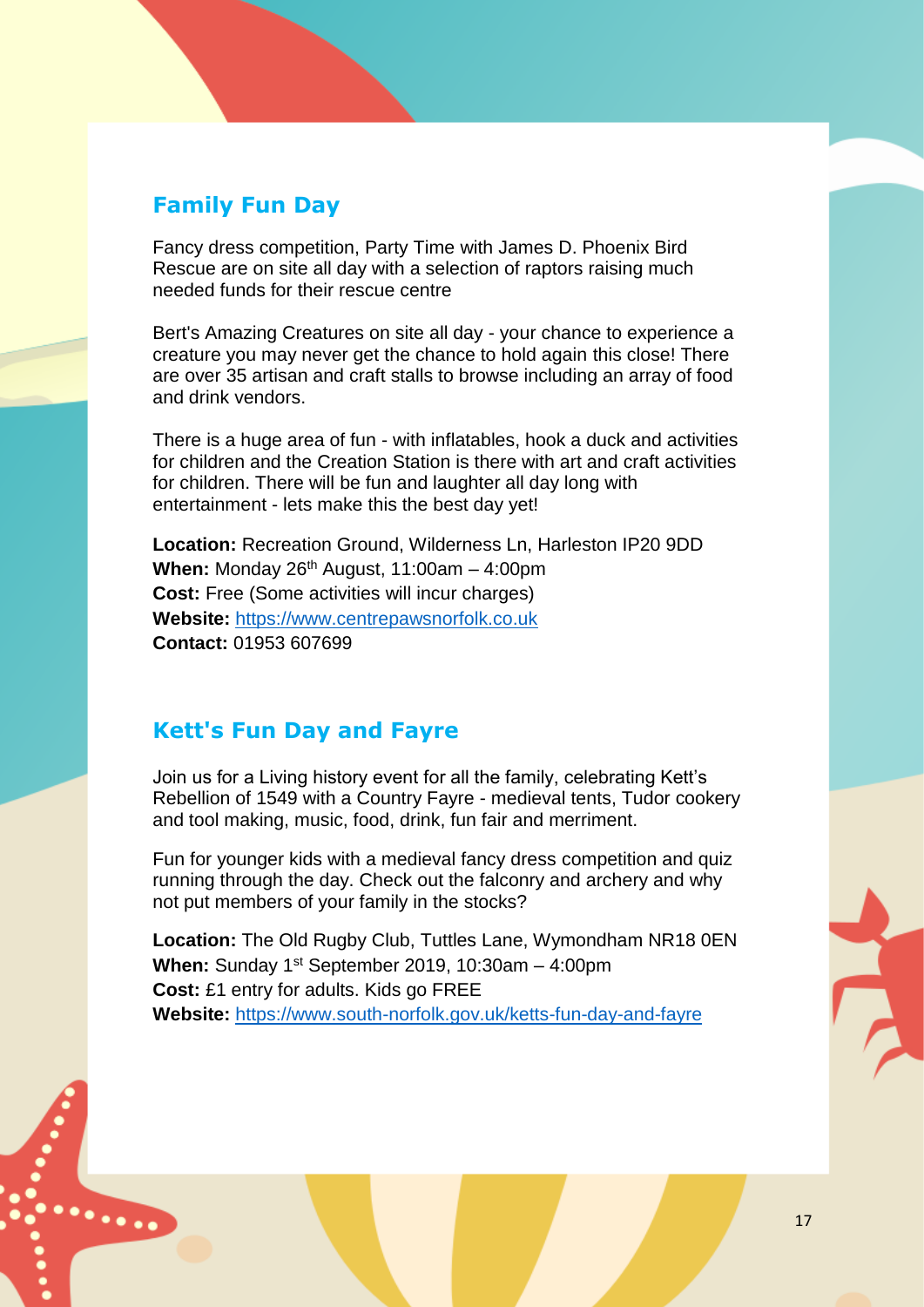## **Banana Soft Play**

Come along to our three storeys of jungle fun for your little ones at Long Stratton Leisure Centre! Keep the kids active no matter the weather in our brand new indoor adventure play area with rope bridges, tunnels, rollers, dangly snakes and a twin lane wavy slide plus much more. Free parking and new cafe with WiFi.

**Location:** Long Stratton Leisure Centre, Swan Lane, Long Stratton NR15 2UY **When:** School holidays Monday to Friday 09:00 - 16:00, Saturday & Sunday 09:00 - 18:00 **Cost:** Children 4yr+ £5, Toddlers (1-4yr) £4, Babies (6-11months) £1.50 Under 6 months FREE, Adults Free **Ages:** Under 11 years **Website:** [https://www.south-norfolk.gov.uk/visitors/leisure](https://www.south-norfolk.gov.uk/visitors/leisure-centres/bananas-soft-play)[centres/bananas-soft-play](https://www.south-norfolk.gov.uk/visitors/leisure-centres/bananas-soft-play) **Contact:** 01508 531444 or email [lslc@s-norfolk.gov.uk](mailto:lslc@s-norfolk.gov.uk)

## **Hillfield Nursery and Farm Shop**

Set in 30 acres. 19 different fruits to pick, 250 different apple Varieties, a farm shop with hundreds of products and extensive nursery.

**Where:** Mill Lane, Thorpe-next-Haddiscoe NR14 6PA **Cost:** Free **Website:** [www.hillfieldnursery.co.uk](http://www.hillfieldnursery.co.uk/) **Contact:** 01508 548306

## **Lego Craft**

 $\mathbf{L}_{\mathbf{C} \mathbf{C} \mathbf{C} \mathbf{C}}$ 

This is a free club aimed at children aged 7-12 with a new theme each week including designing dinosaurs and building magnificent machines. As well as being great fun, children who come along will be developing their imagination, their communication skills and learning about engineering.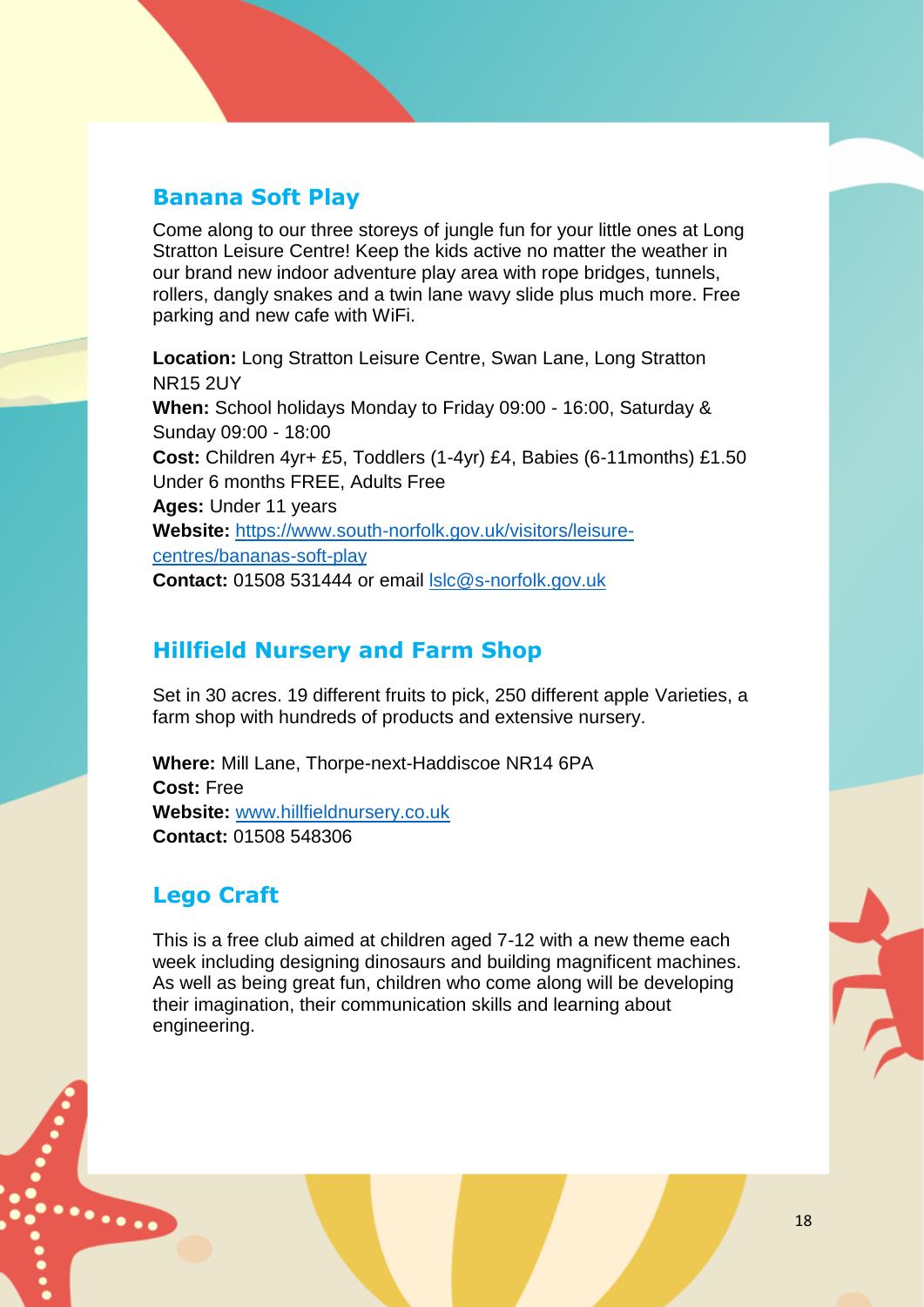**Every Monday 3:15pm-4:30pm Location:** Costessey Library, Breckland Rd, Norwich, Norfolk, Norwich NR5 0RW **Contact:** [01603 742669](https://www.google.co.uk/search?q=Costessey+Library&ie=&oe=)

**Every Friday 3:15pm-4:30pm Location:** Hethersett Library, Queens Road, Hethersett, NR9 3DB **Contact:** 01603 810188

**Every Saturday 2:00pm-3:00pm Location:** Wymondham Library, Back Lane, Wymondham, NR18 0QB **Contact:** 01953 603319

Get creative at our weekly Lego Club. Every Saturday 14:00-15:00. It's free and no booking necessary. Suitable for children aged 6+. Under 8s must be accompanied by an adult.

**Cost:** It is a free event but donations are welcome and will be put towards buying more supplies for the club. **Website:** <https://www.norfolk.gov.uk/libraries-local-history-and-archives>

## **Play Barn**

 $\ddotsc$ 

The Playbarn is a fun packed farmyard based adventure centre especially designed for children under 7 years. Offering a variety of indoor and outdoor play areas. Indoor activities include a Beach Barn, giant climbing frame, soft play area, ball pool and quiet areas to read and relax.

Outdoor activities include an outdoor climbing den, tractor courtyard with ride on tractors, electric tractors, barking diggers and electric sand digger.

Tractor rides are available on certain days. The children's farm includes Shetland ponies, alpacas, miniature donkeys, ferrets, kune pigs, rabbits and goats.